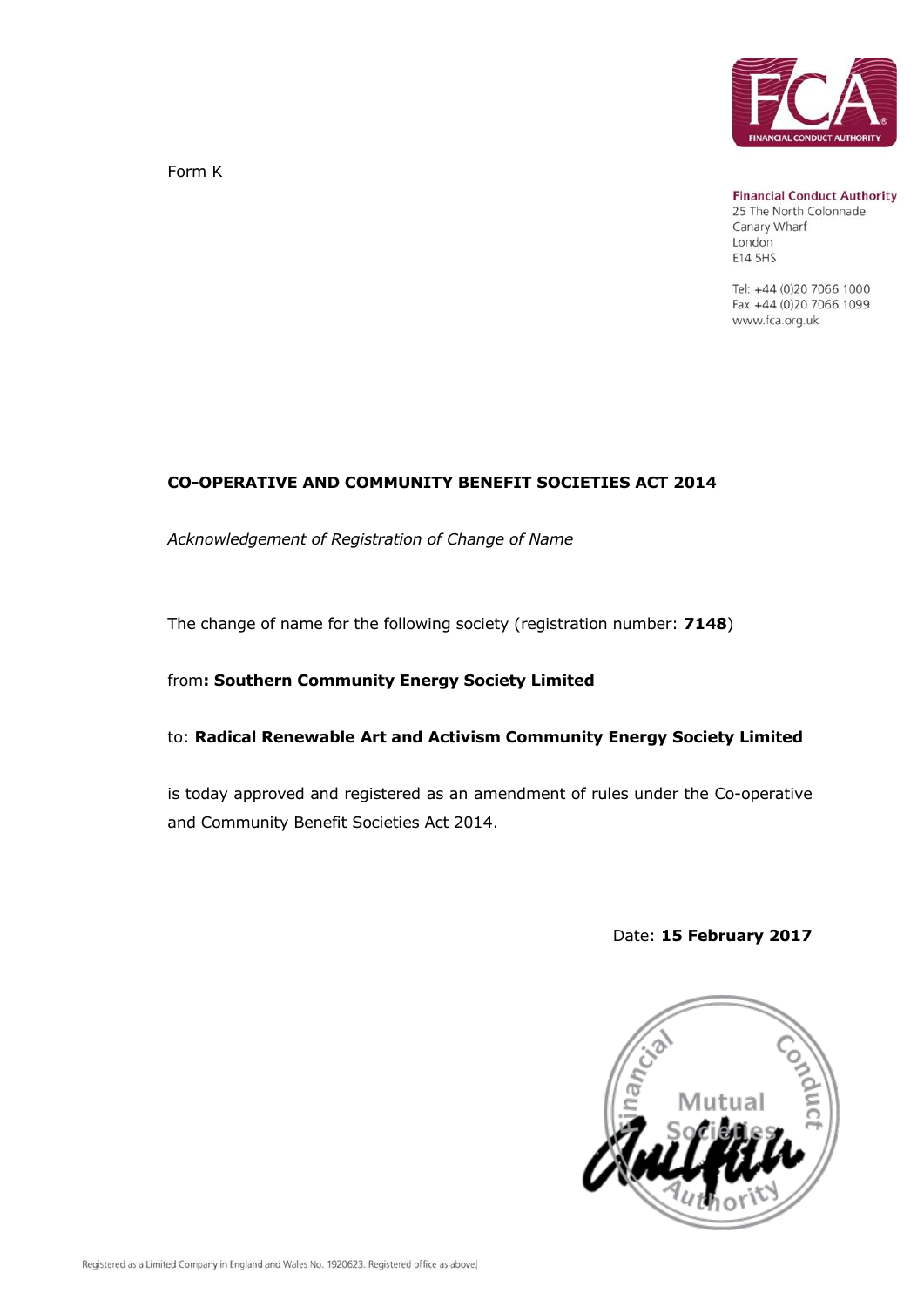

**BANK OF ENGLAND** PRUDENTIAL REGULATION **AUTHORITY** 



# **Societies Application Form Mutual Societies Application Form**

Change of name

## **Full current name of society or credit union:**

#### **Southern Community Energy Society Limited**

#### **Important information you should read before completing this form**

All societies apart from those registered under the Friendly Societies Act 1974 must use this form to change their name.

Please note:

- we have an information note that may assist you in completing this application.
- any personal details you give on the form will be placed on the society's file.
- it is important you give accurate and complete information and disclose all relevant information. If you do not, it may take us longer to assess your application.

Please keep a copy of the form and the supporting documents for future reference.

#### **Terms in this form**

'FCA', 'PRA', us' and 'we' refer to the Financial Conduct Authority or Prudential Regulation Authority.

'You' refers to the person signing the form on behalf of the society or credit union.

'The 2014 Act' is the Co-operative and Community Benefit Societies Act 2014

#### **Filling in the form**

- **1** If you are using your computer to complete the form:
	- use the TAB key to move from question to question and press SHIFT TAB to move back to the previous question; and
	- print out the completed form it and arrange for it to be signed.
- **2** If you are filling in the form by hand:
	- use black ink;
	- write clearly; and
	- arrange for it to be signed.
- **3** If you make a mistake, cross it out and initial the changes; do not use correction fluid.
- **4** If there is not enough space on the form, you may need to use separate sheets of paper. Clearly mark each separate sheet of paper with the relevant question number. Any separate sheets should be signed by the signatory to the form.
- **5 Email a scanned copy of the signed form and supporting documents to [mutual.societies@fca.org.uk](mailto:mutual.societies@fca.org.uk)** or

send it by post to:

Mutuals Team Financial Conduct Authority 25 The North Colonnade Canary Wharf LONDON E14 5HS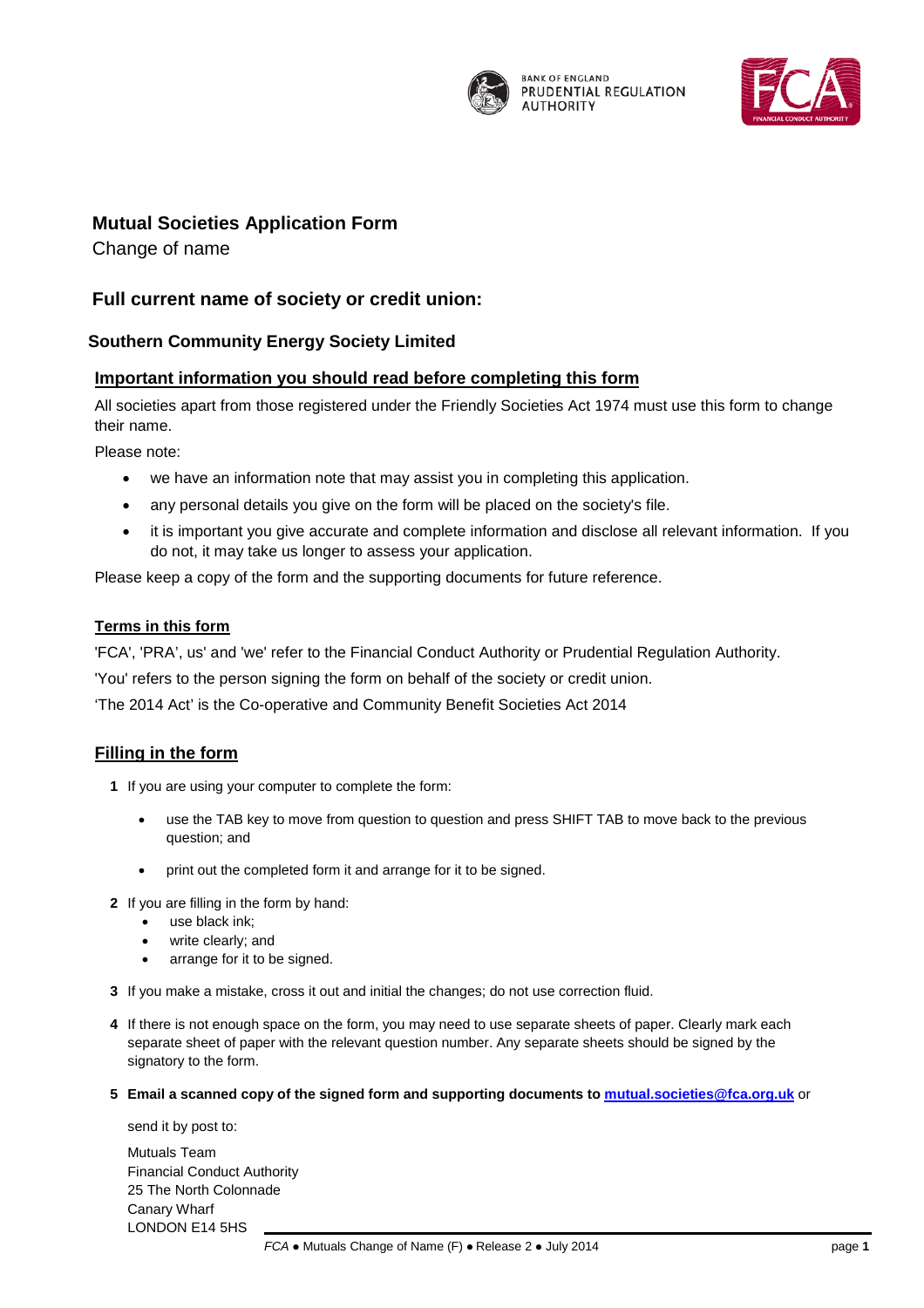# **Details of change of name**

#### **Society or credit union details**

**1 Society or credit union details**

| Register number | 7148 |
|-----------------|------|
|                 |      |

#### **Change of name details**

**2 Proposed full name for the society or credit union**



#### **3 Type of society**

- 
- $\boxtimes$  Registered Society  $\longrightarrow$  Continue to question 4
- □ Credit Union <br>
→ Continue to question 4
- □ Building Society **Detail Follow** Continue to question 5
- $\Box$  Friendly Society (see notes at 3)  $\triangleright$  Continue to question 6
- **4 Date of general meeting where the resolution was passed (dd/mm/yyyy)**

2 8 / 1 0 / 2 0 1 6 Continue to question 8

**5 Date the change of name was agreed by a special resolution (dd/mm/yyyy)**

| Continue to question 7 |  |  |  |  |
|------------------------|--|--|--|--|

**6 Date of meeting where the change of name was agreed (and where notice of the change was given as is needed for a special resolution) (dd/mm/yyyy)**

Continue to question 7

**7 Do you wish the name change to take effect from the date of the society's registration?**

You must not complete this question if you are a registered society or a credit union.  $\Box$  Yes  $\blacktriangleright$  Continue to question 8

 $\boxtimes$  No  $\blacktriangleright$  Give the intended effective date below. The actual effective date will be the later of the date of registration and the date specified below. (dd/mm/yyyy)

|--|--|

#### **8 Explain why the society is proposing to change its name**

The founder directors are developing a renewable energy project which will derive community benefit for both artists and the community in which the project is based.